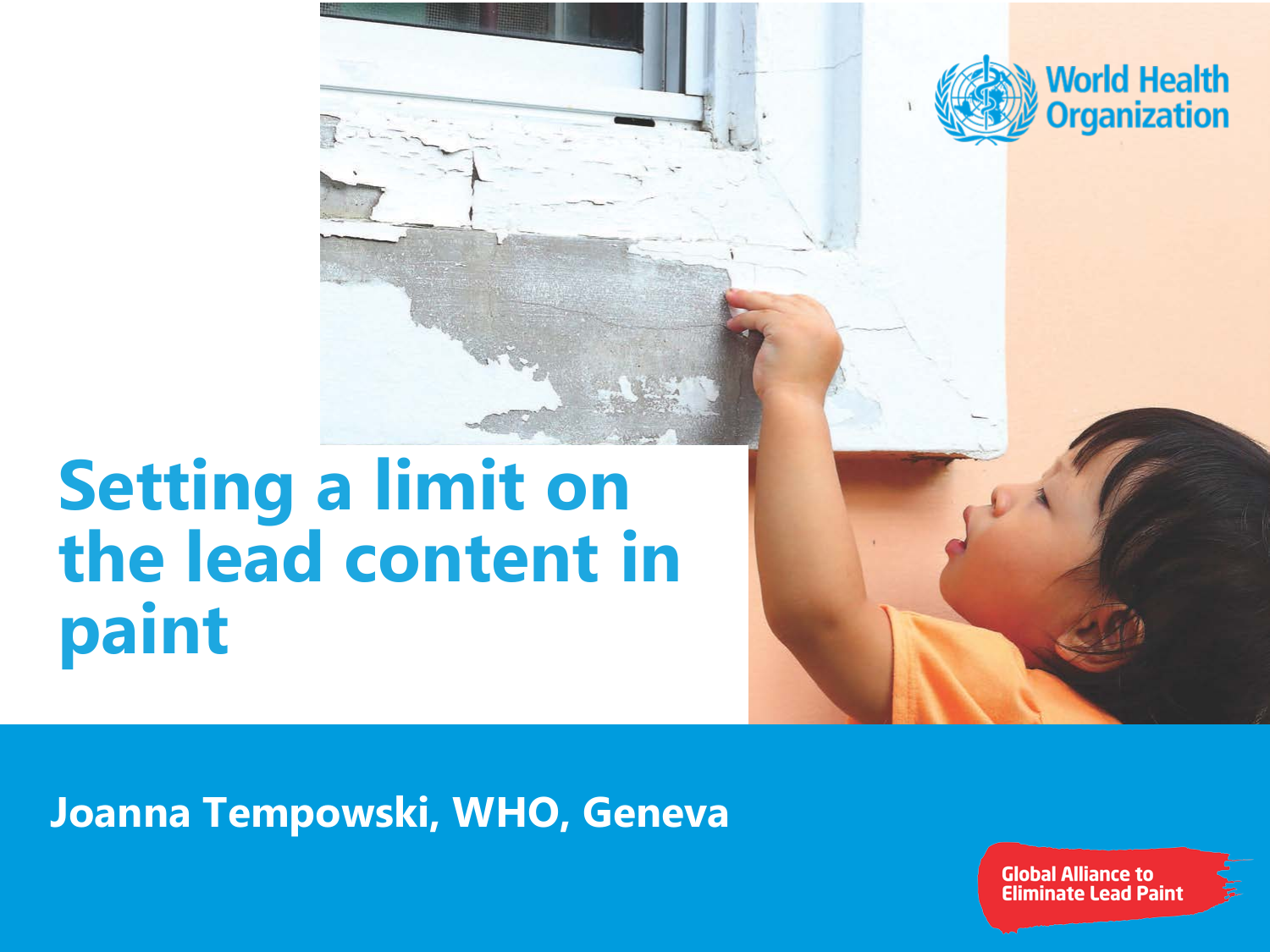

# **Outline**

- **Background**
- Global Alliance to Eliminate Lead Paint
- Model law and guidance for regulating lead paint
- Global and regional progress in regulating lead paint
- Justification for stopping the addition of lead to paint

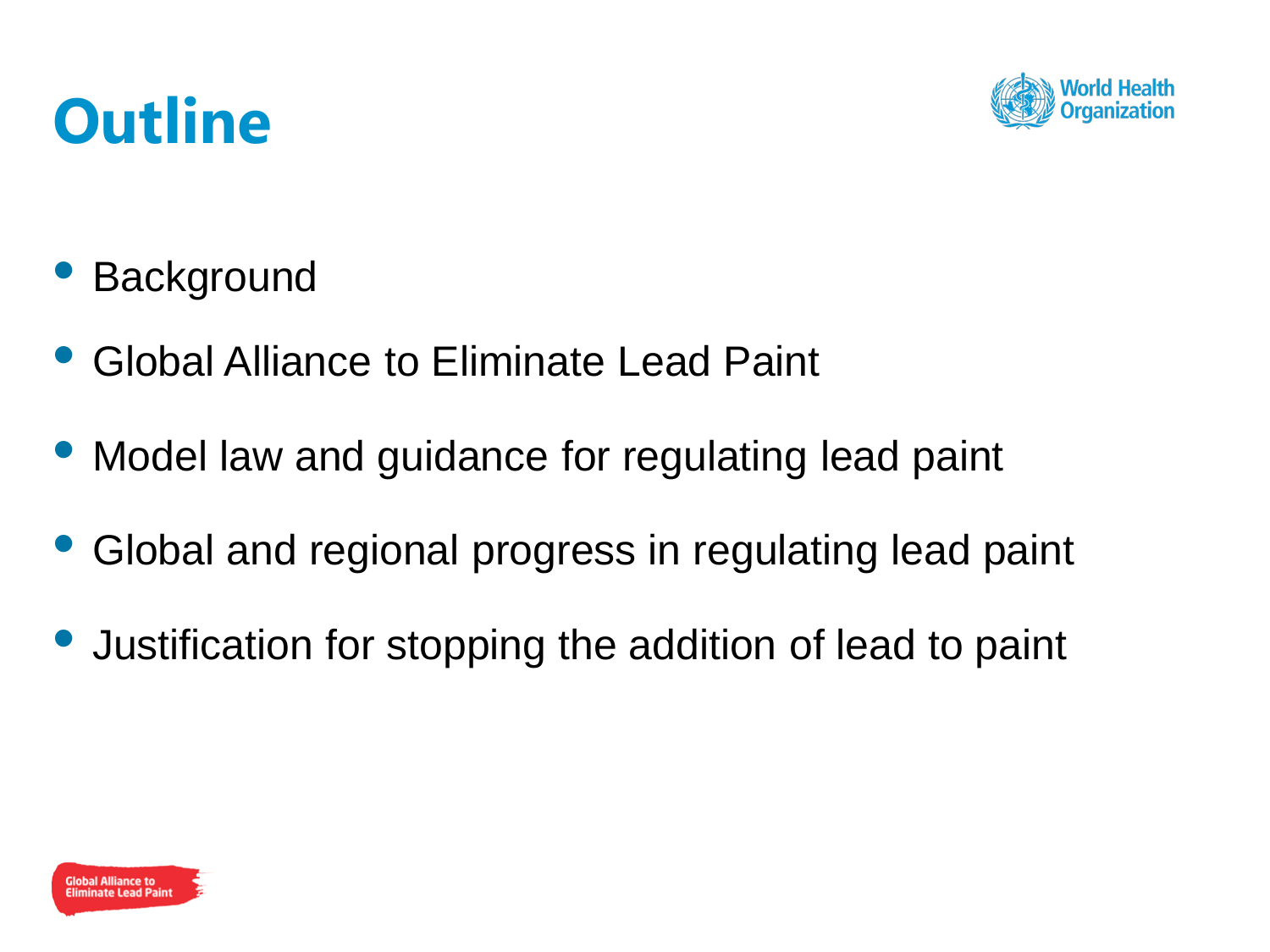# **Background**



- Lead compounds may be added to paint to give properties e.g. colour, rapid drying, corrosion resistance
- The addition of lead compounds can result in very high concentrations of lead in paint e.g. >10,000 ppm
- Lead paint is a source of human exposure to lead, especially for children and workers
- International organizations, governments, industry and NGOs have called for lead paint to be phased out

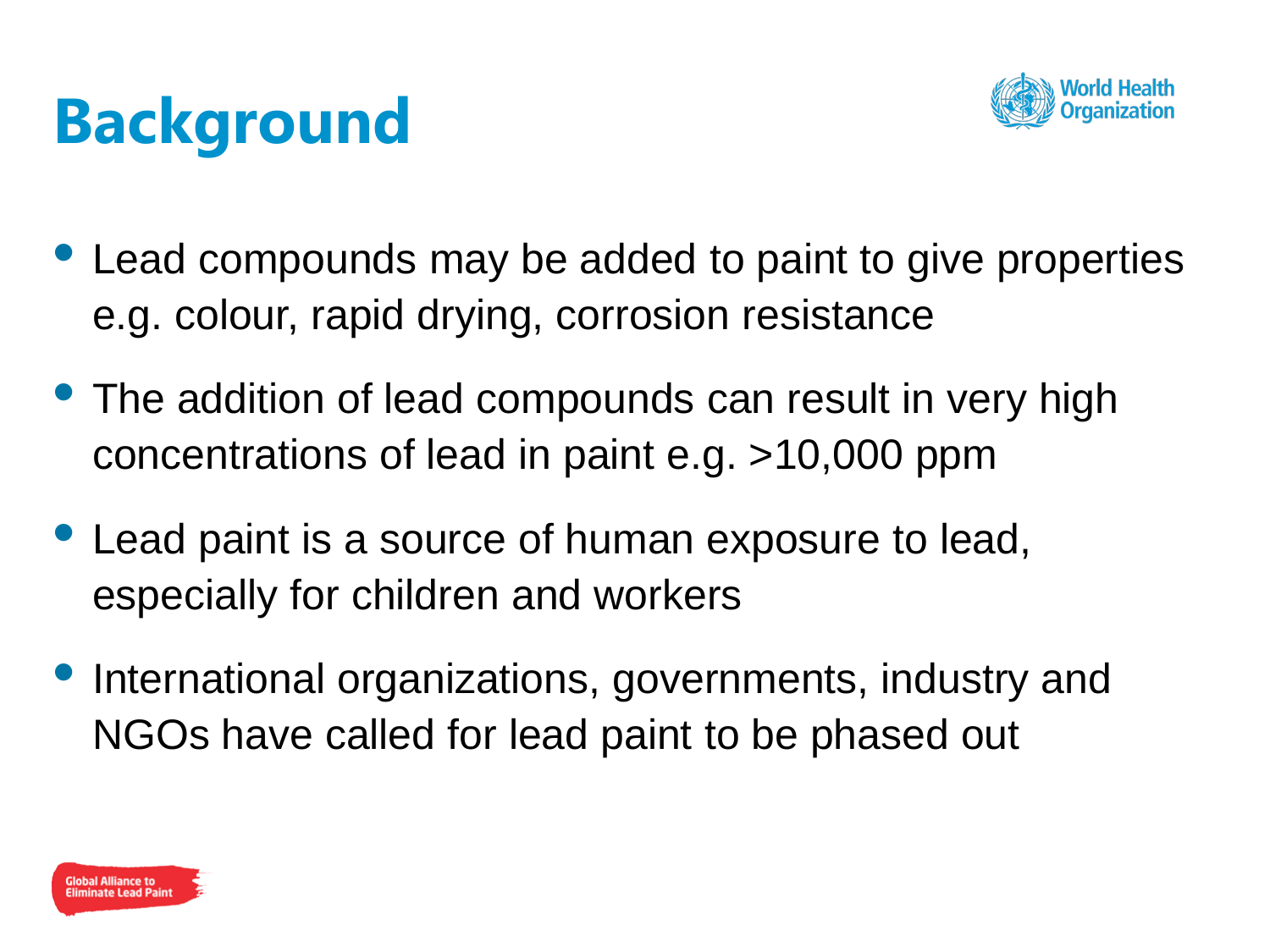#### **(Lead Paint Alliance) Global Alliance to Eliminate Lead Paint**

Fliminate Lead Pain:



- Created by the international community to accelerate progress towards stopping the addition of lead to paint
- Jointly led by United Nations Environment Programme and World Health Organization
- Alliance partners include governments, civil society organizations and paint industry
- Goal is to prevent exposure of children and workers to lead paint
- Working towards the global phase-out of lead paint through legally binding control measures in every country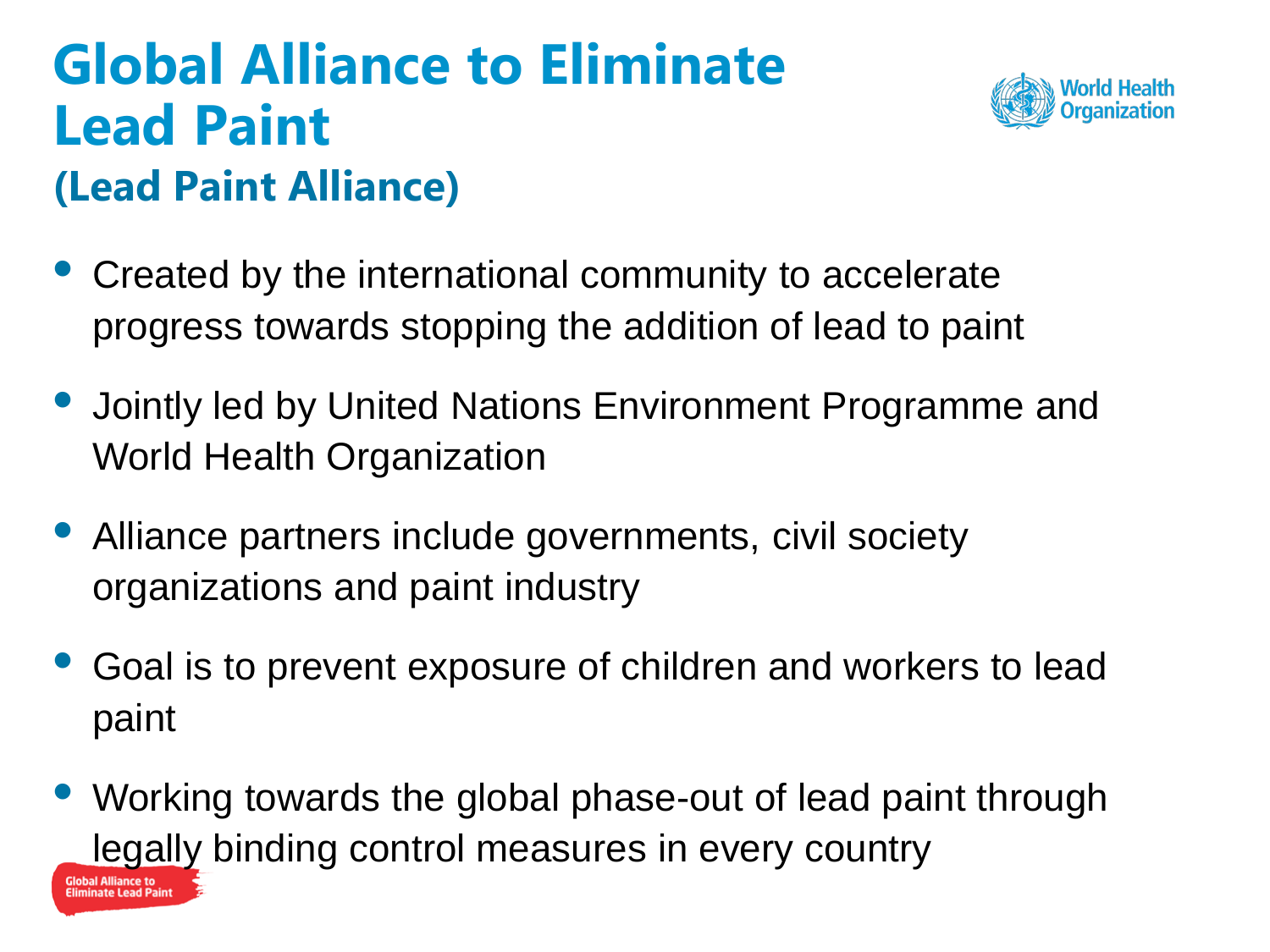# **Model Law and Guidance**



- Developed by UNEP, WHO, US EPA and other Lead Paint Alliance partners
- Provides global best practices in regulating lead in paint
- Provides a template that can be adapted to each country's existing legal framework



The United Nations Environment Programme Revised July 2018

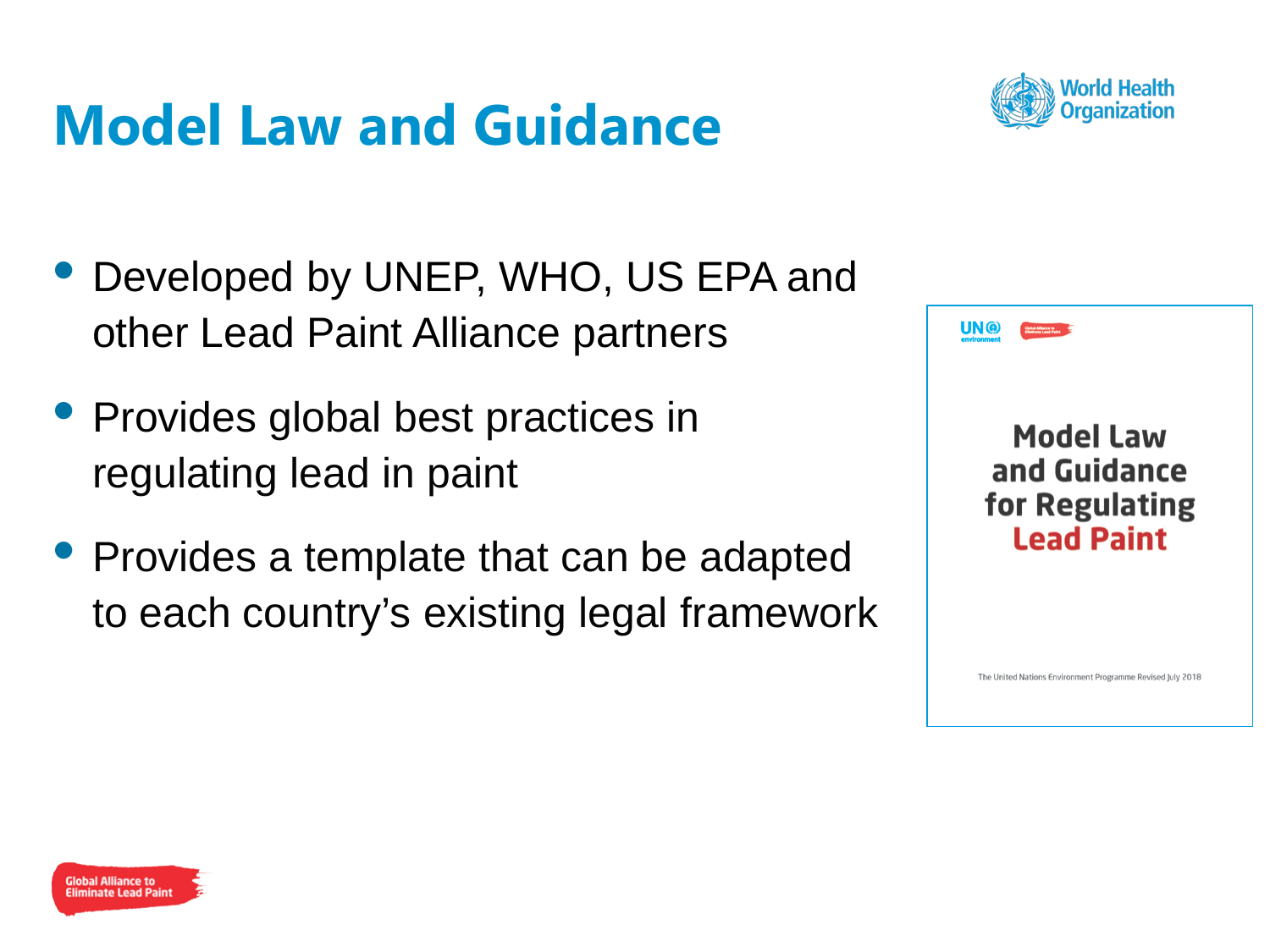# **Key principles of the Model Law**



- **Prevention:** A strong law to limit lead content in new paints will prevent new exposures to lead
- **Industry responsible for testing:** Manufacturers and importers are responsible for testing their paints and certifying compliance with lead limit
- **Compliance responsibility throughout value chain**: All businesses along the value chain are responsible for ensuring compliance, including manufacturers, importers, distributors, and retailers
- **Low maximum limit**: Recommended limit of 90 ppm total lead is achievable when manufacturers stop the intentional use of lead additives such as lead pigments and avoid lead-contaminated raw **materials**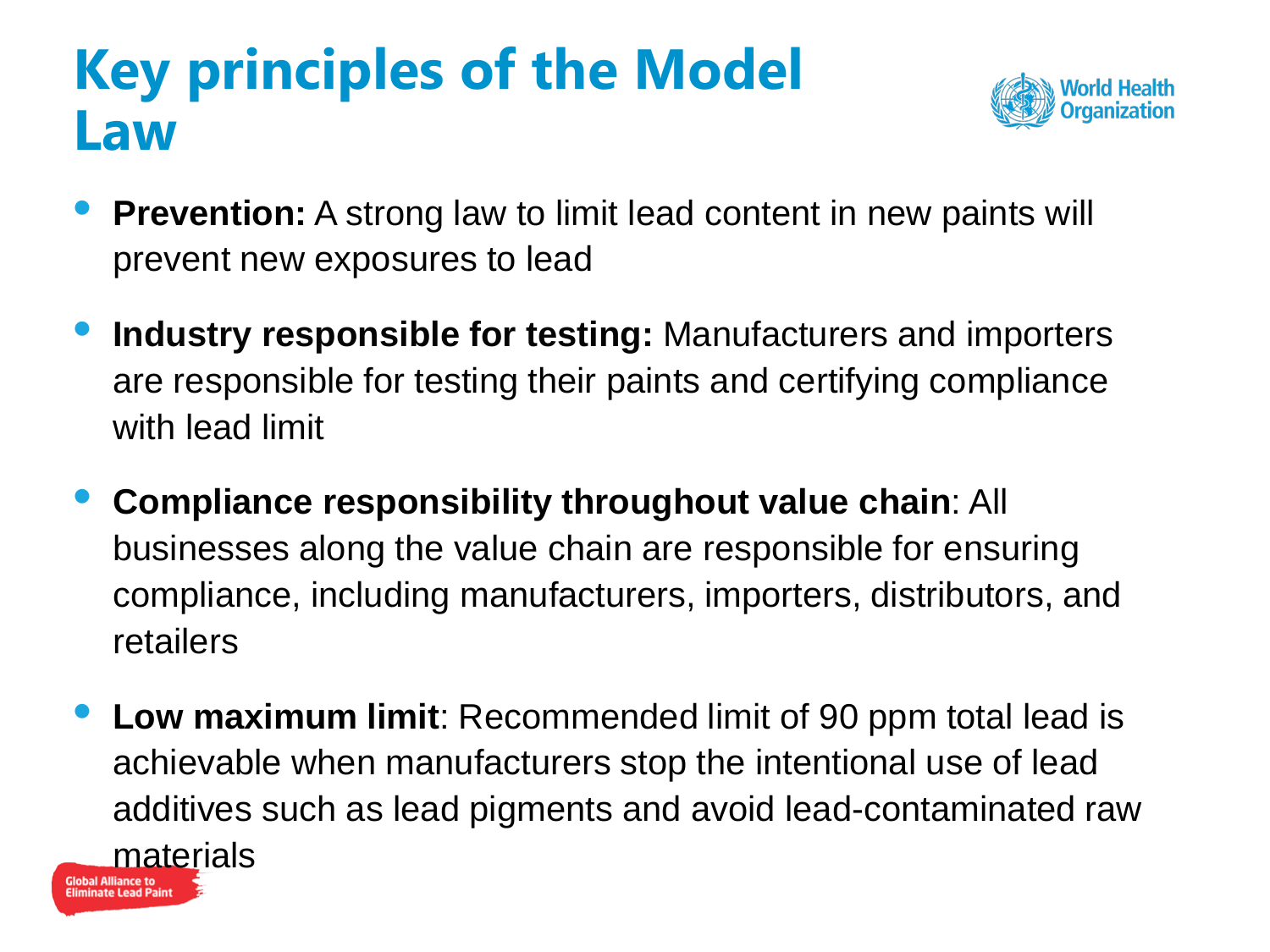#### **Global progress in regulating lead paint**



- 73 countries have laws most new laws follow UNEP Model Law (90 ppm lead limit)
- Recent laws: Cameroon, Ethiopia, Kenya, Tanzania, India, Nepal, Philippines, Israel, Bangladesh
- Examples of current activity:
	- $\triangleright$  Brazil and South Africa are revising their existing laws to reduce lead limit from 600 to 90 ppm
	- $\triangleright$  Zambia and Rwanda are finalizing a new 90 ppm standard

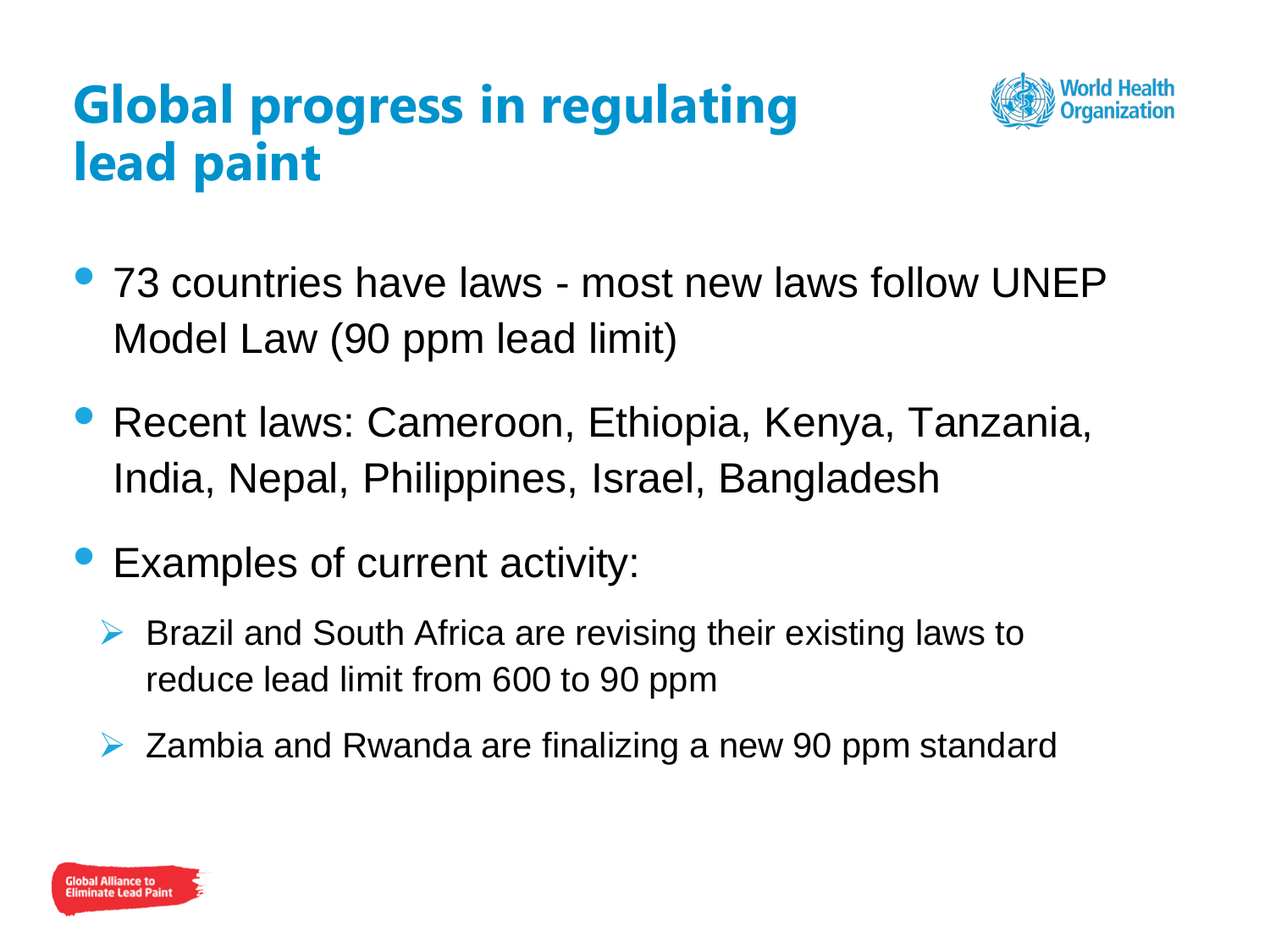#### **Regional progress in regulating lead paint**



- The Lead Paint Alliance is working with 12 countries in the region to establish lead paint laws.
- Eurasian Economic Union
	- Has draft regional standard that proposes a 90 ppm limit
- **Ukraine** 
	- $\triangleright$  Has draft law that establishes a 90 ppm limit
- **Georgia** 
	- $\triangleright$  Action on drafting law is planned for 2020; part of national health action plan

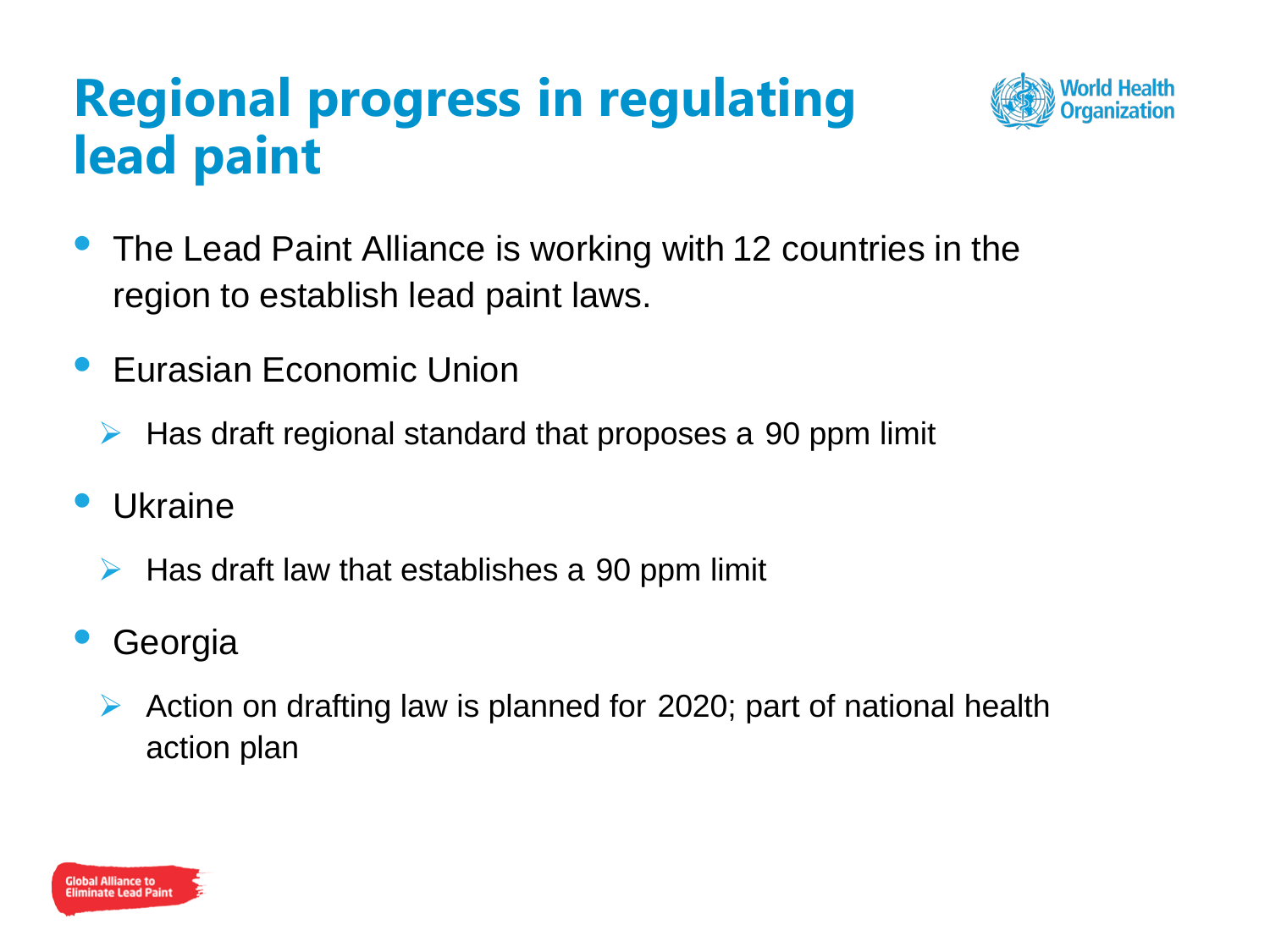

# • **Justification for stopping the use of lead in paint**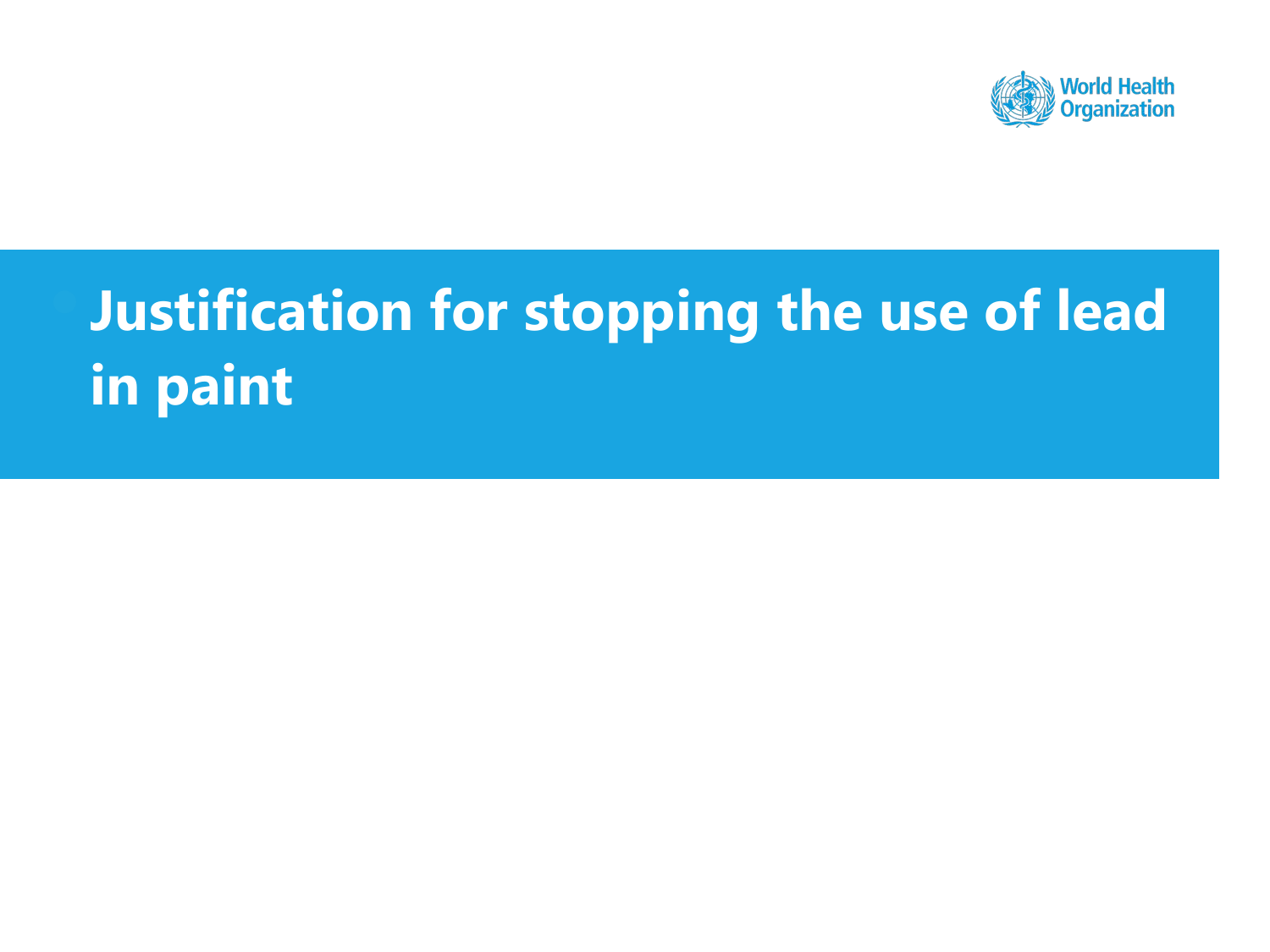### **Multiple pathways of exposure to lead from paint**

![](_page_9_Picture_1.jpeg)

![](_page_9_Figure_2.jpeg)

![](_page_9_Picture_3.jpeg)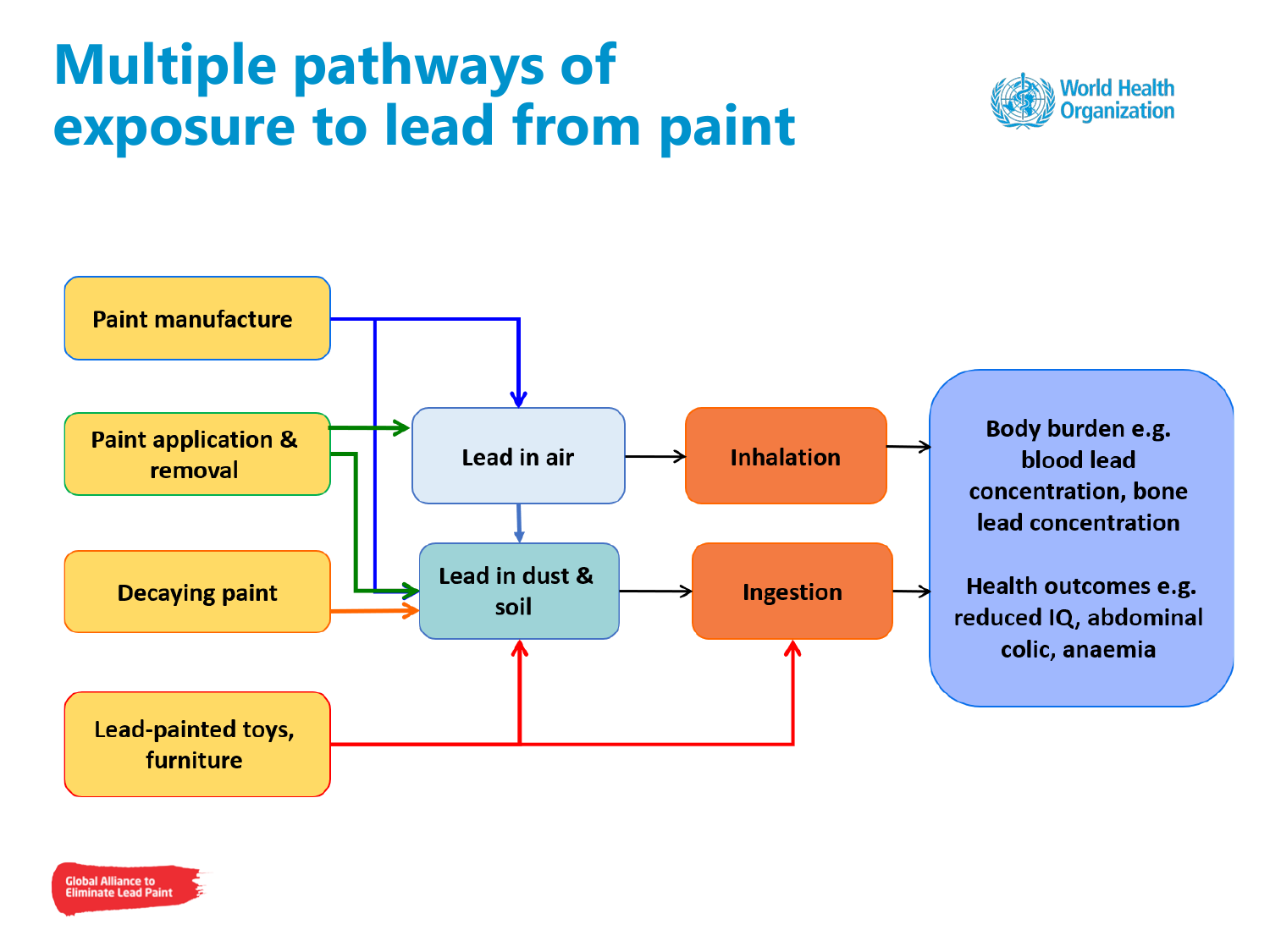# **Lead in paint is a source of lead in dust**

![](_page_10_Picture_1.jpeg)

- Isotopic studies confirm that lead in paint contributes to lead in dust
- Deteriorating lead paint associated with higher amounts of lead in household dust and soil
- Lead content in paint associated with lead content in dust:
	- $\geq$  50% increase in window paint lead was associated with a 5% increase in floor dust lead (Dixon 2007)
	- exterior railings with a lead loading of ≥2.6 mg/cm<sup>2</sup> associated with approx 50% higher lead loading in household dust (Lucas 2014)

![](_page_10_Picture_7.jpeg)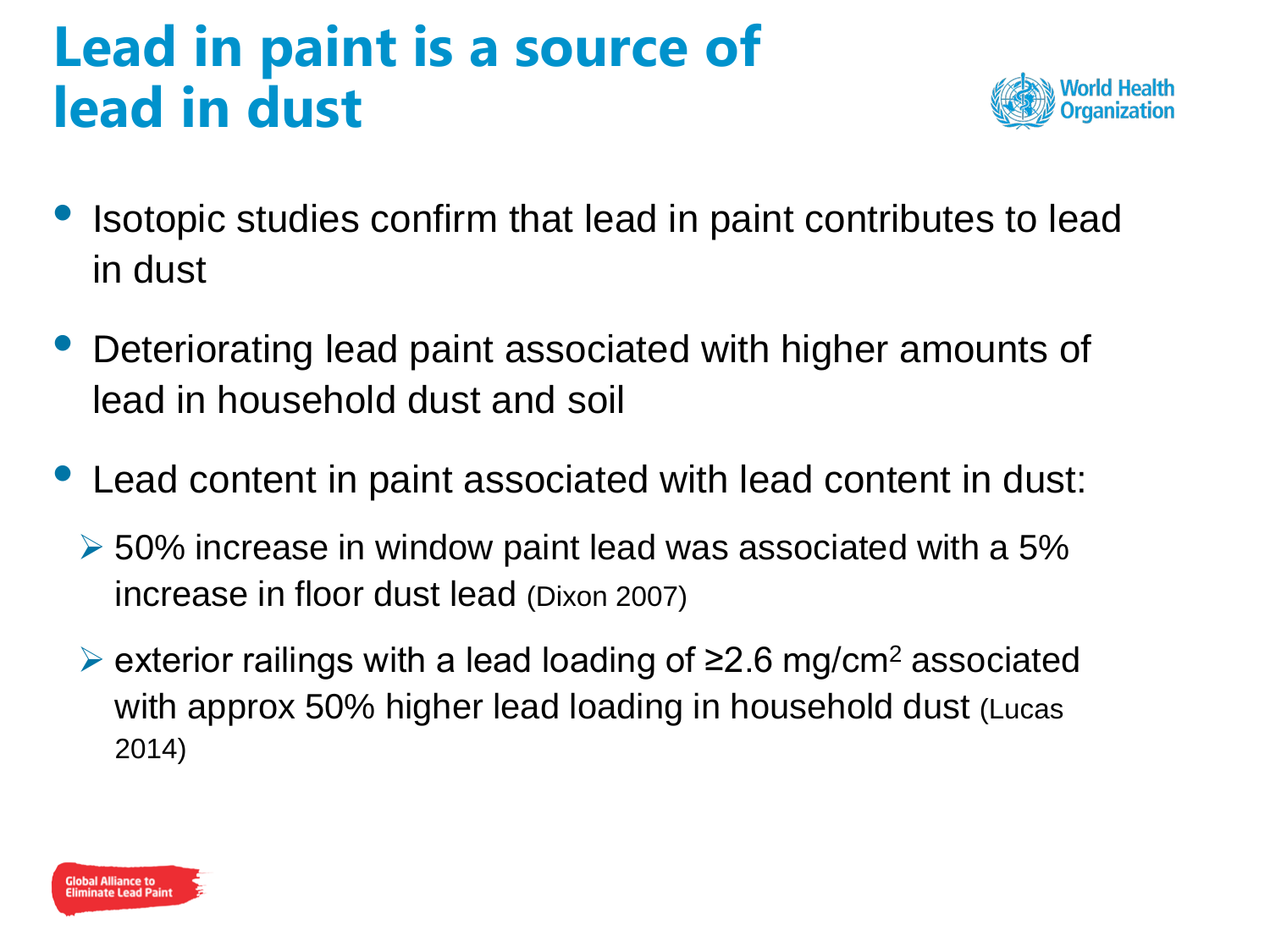#### **Lead in dust related to increased blood lead**

![](_page_11_Picture_1.jpeg)

• Pooled analysis of 12 studies showed leadcontaminated house dust is major source of intake for children with BLL of 10-25 µg/dL

![](_page_11_Picture_3.jpeg)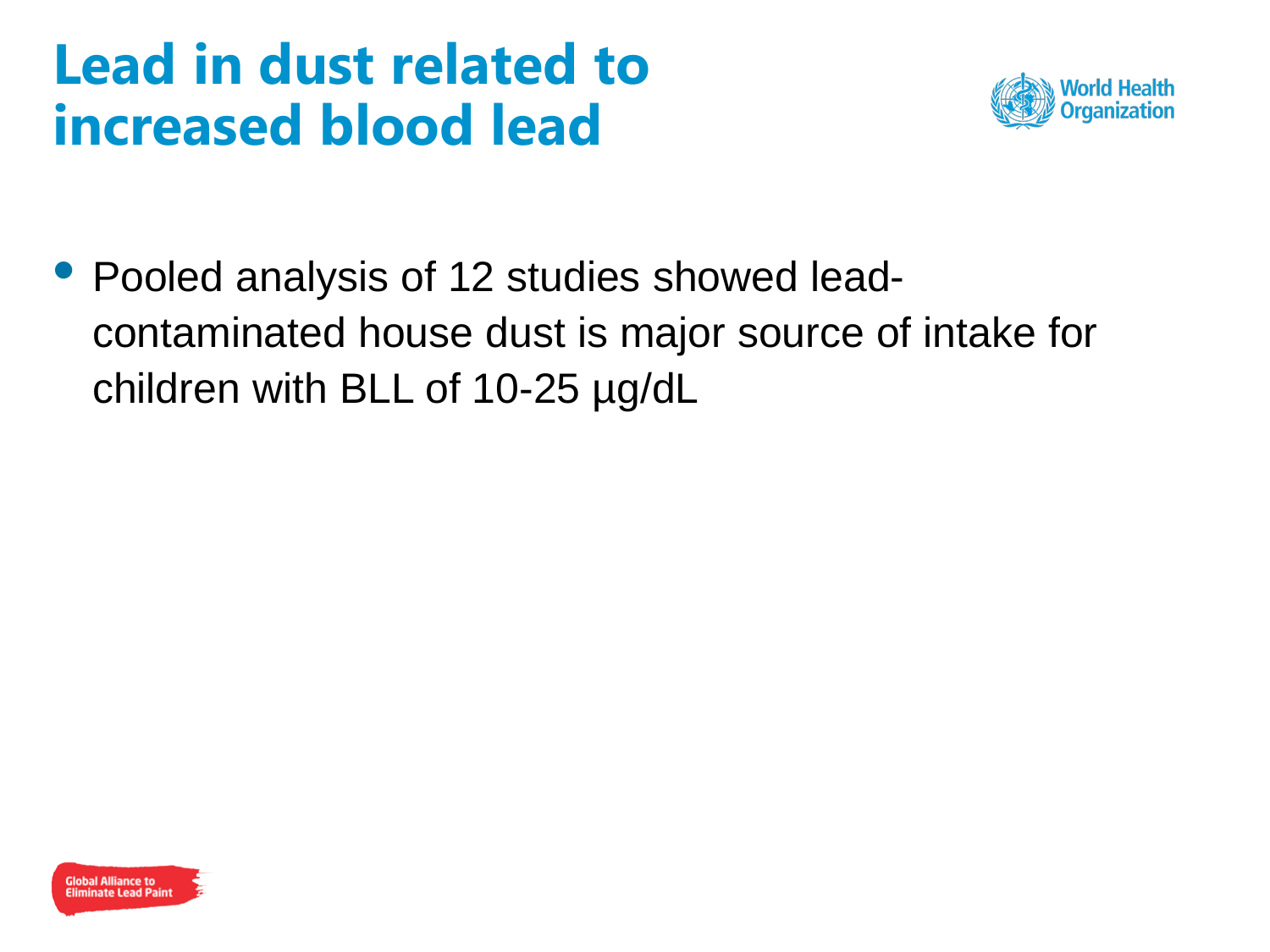## **The lower the lead content the lower the hazard**

![](_page_12_Picture_1.jpeg)

- Children who eat flakes of lead paint can develop lead poisoning
- The lower the lead content the less likely a child will eat enough paint to cause harm
	- $\geq$  500 ppm of lead regular ingestion of 6-7 flakes of paint could reduce IQ
	- $\geq$  90 ppm of lead harmful dose is  $\sim$ 31 flakes

![](_page_12_Picture_6.jpeg)

![](_page_12_Picture_7.jpeg)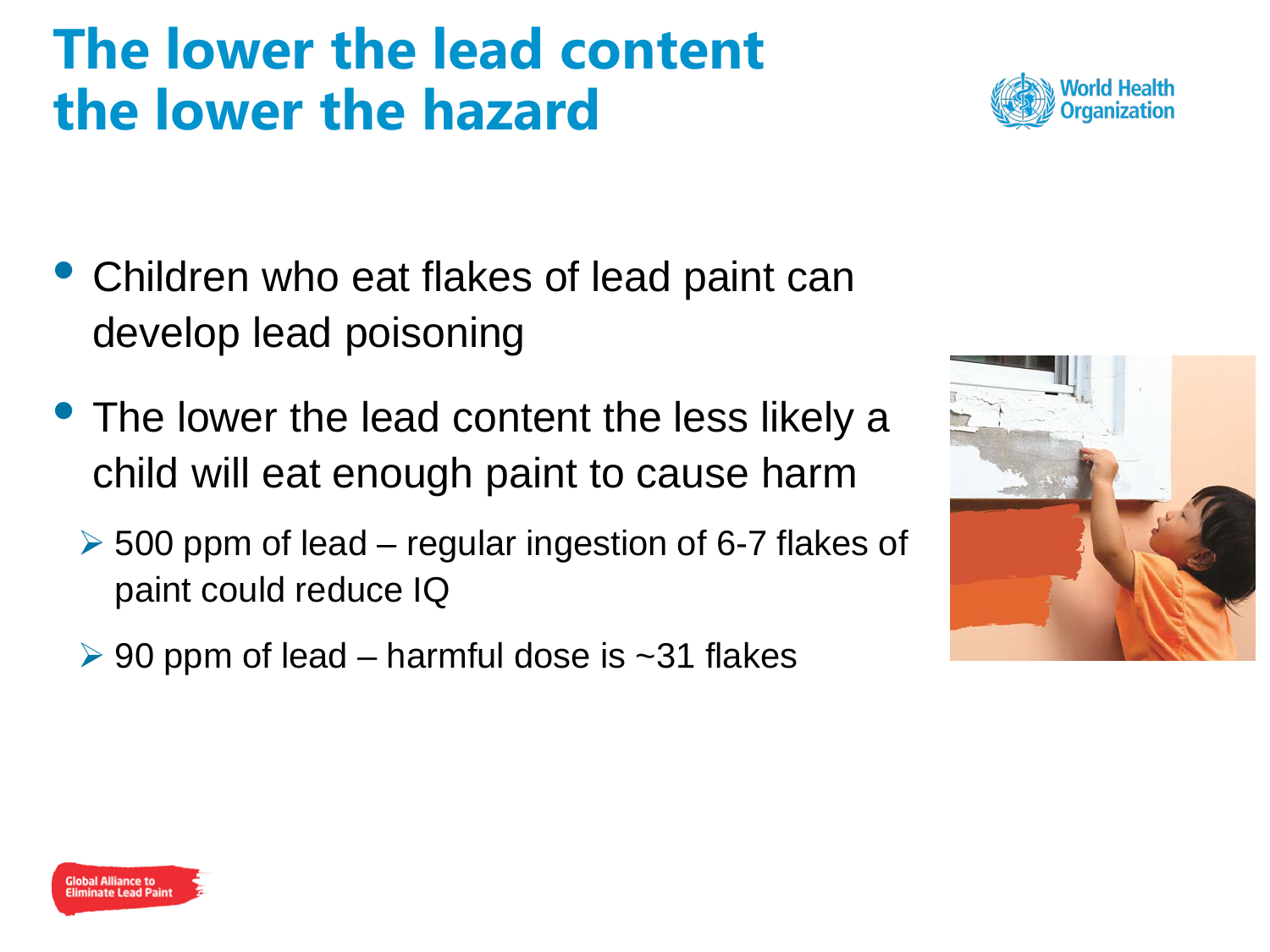# **Regulating lead paint reduces lead exposure**

![](_page_13_Picture_1.jpeg)

- In Canada France & USA homes built before lead paint regulation have higher concentration of lead in dust than homes built after regulation
- In France and USA children living in older homes where there is lead paint have higher blood lead concentrations than children living in homes built after lead paint regulation
	- $\triangleright$  e.g. when lead limit was 10,000 ppm children in homes with lead paint 16x more likely to have BLL >30 µg/dL than children in homes with no lead paint

![](_page_13_Picture_5.jpeg)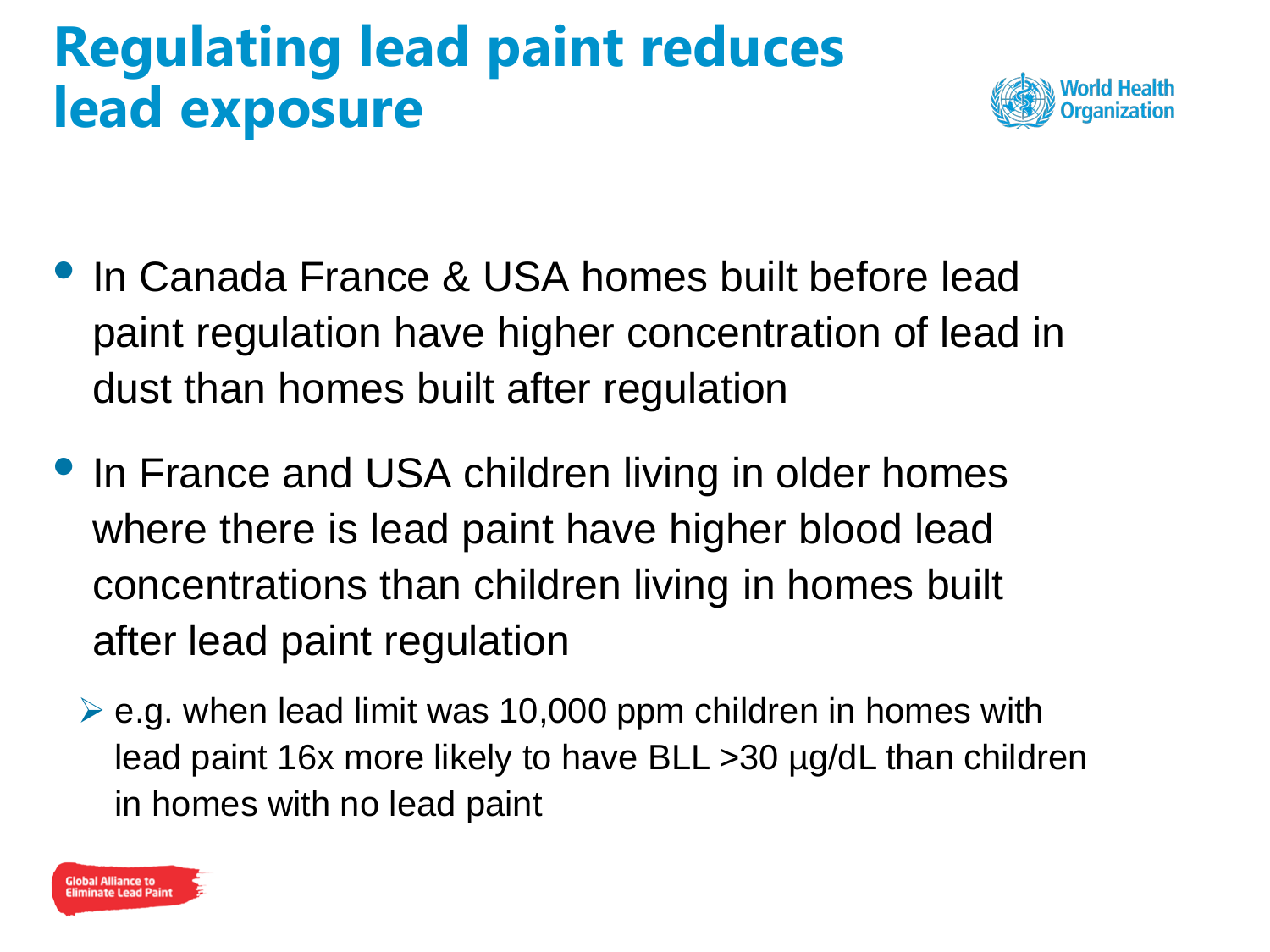# **Workers also need protecting**

![](_page_14_Picture_1.jpeg)

- Study in Kenya found significant lead exposure in workers making paint
	- 78% of air samples exceeded US 8-hour permissible exposure limit (50  $\mu$ g/m<sup>3</sup>)
	- 75.6% of blood samples >30 µg/dL lead
- Workers spraying and stripping lead paint can have high exposures

![](_page_14_Picture_6.jpeg)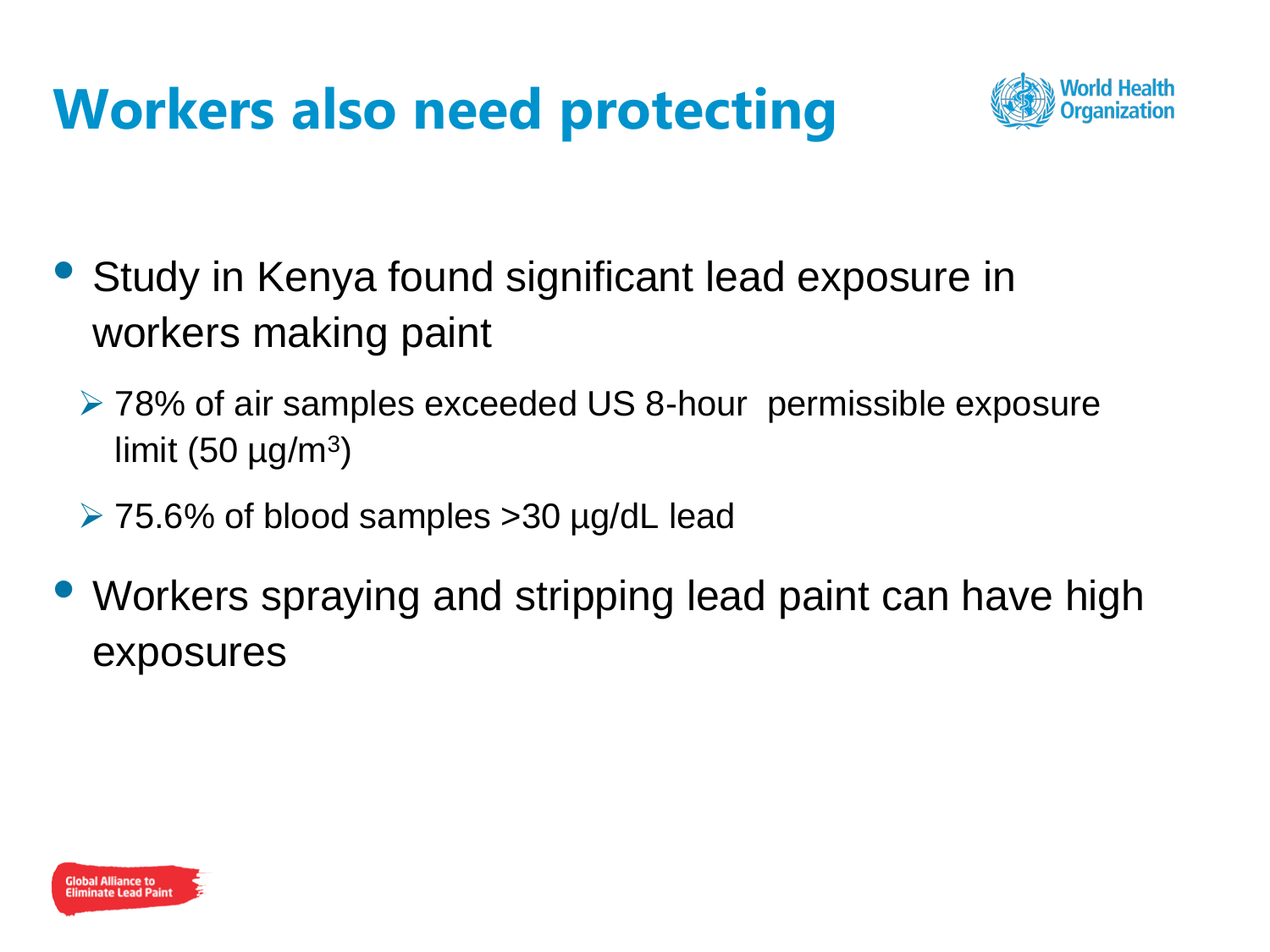#### **Why 90 ppm limit on lead content?**

![](_page_15_Picture_1.jpeg)

- Lead is harmful at all levels of exposure
- There is no therapy that can reverse the effects of lead on brain development and the cardiovascular system
- Possible that some effects could be mitigated by good nutrition, good quality education, nurturing environment & healthy lifestyle choices – but many people do not have access to these
- It is essential to limit exposure to lead as much as possible
- 90 ppm is the lowest maximum level currently required by any country

![](_page_15_Picture_7.jpeg)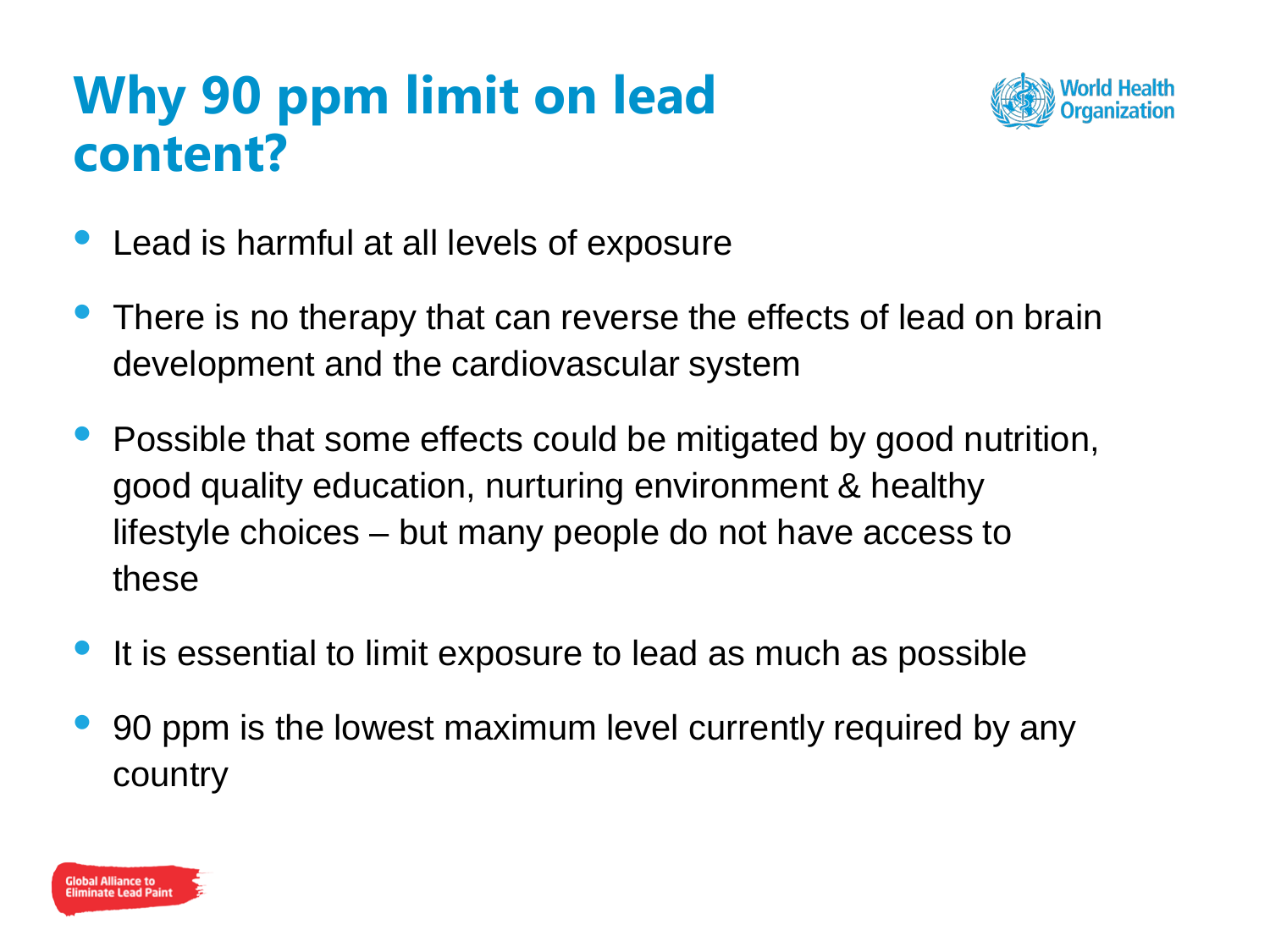## **Comparison with some guideline values for lead exposure**

![](_page_16_Picture_1.jpeg)

- WHO/FAO tolerable dietary intake no health protective value can be established
- WHO drinking water guideline value: 10 µg/L
	- $\triangleright$  Provisional value, not health-based but based on technical feasibility ̶concentrations should be maintained as low as reasonably practical

![](_page_16_Picture_5.jpeg)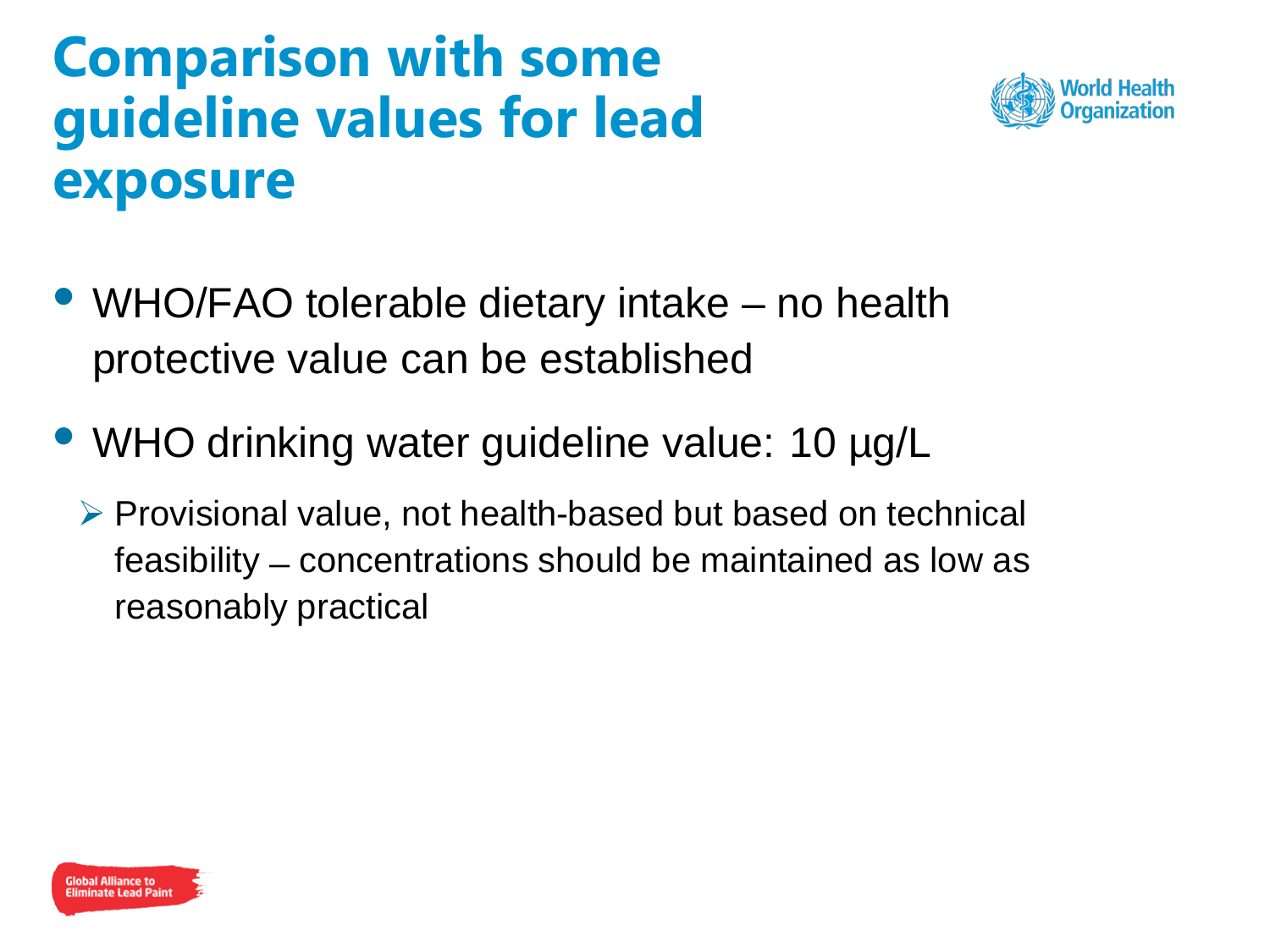#### **A 90 ppm limit on lead content is technically feasible and promotes trade**

![](_page_17_Picture_1.jpeg)

- Non-lead-based pigments, dryers and anti-corrosives are widely available for oil-based paints, and are used by many manufacturers to produce high quality paints
- Paint made with compounds that are not lead-based will have a lead content <90 ppm
- If care is taken to source uncontaminated raw materials ingredients the lead content can be much lower than 90 ppm
- 90 ppm is becoming an accepted international standard around the world for lead levels in some paints
	- $\triangleright$  Already used in a number of countries, for example, Canada, Kenya, Nepal, the Philippines, the United Republic of Tanzania, and the United States of America
	- Paints meeting a 90 ppm limit will have a larger regional global market

![](_page_17_Picture_8.jpeg)